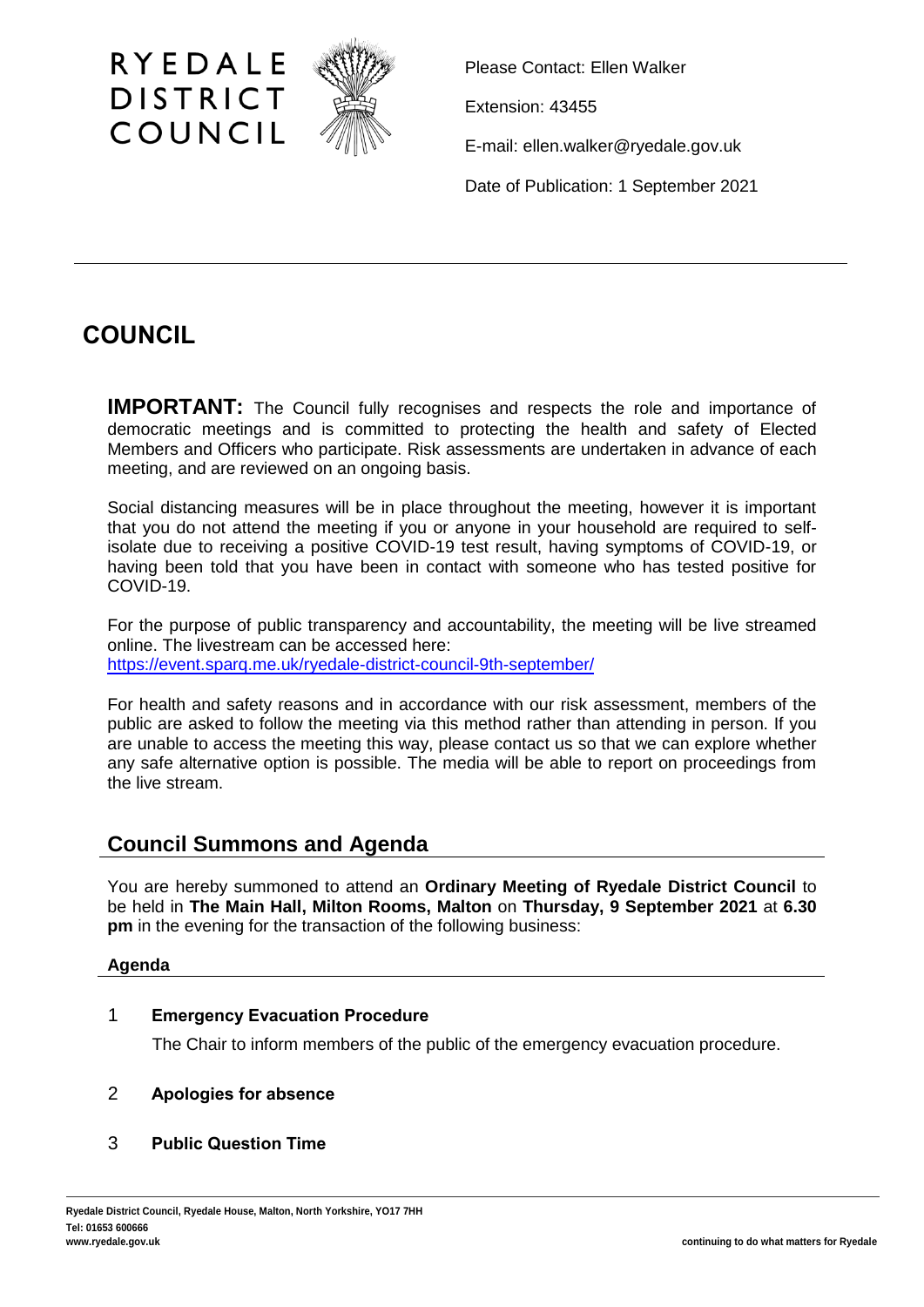#### 4 **Minutes** (Pages 5 - 16)

To approve as a correct record the minutes of the Ordinary Meeting of Council held on 13 July 2021 and reconvened on 22 July 2021.

#### 5 **Urgent Business**

To receive notice of any urgent business which the Chair considers should be dealt with at the meeting as a matter of urgency by virtue of Section 100B(4)(b) of the Local Government Act 1972.

#### 6 **Declarations of Interest**

Members to indicate whether they will be declaring any interests under the Code of Conduct.

Members making a declaration of interest at a meeting of a Committee or Council are required to disclose the existence and nature of that interest. This requirement is not discharged by merely declaring a personal interest without further explanation.

#### 7 **Announcements**

To receive any announcements from the Chair, the Leader and/or the Head of Paid Service.

#### 8 **To Receive any Questions submitted by Members Pursuant to Council Procedure Rule 10.2 (Questions on Notice at Full Council)**

#### 9 **To Dispose of Business not dealt with at the Previous Ordinary Meeting of Council**

#### a **Proposed by Councillor P Andrews and seconded by Councillor Burr**

*"Pursuant to Council Procedure Rule 23.1, the Council hereby suspends Council Procedure Rule 11.4 to allow the full debate of the following motion at the meeting, without standing referred to Committee."*

#### b **Proposed by Councillor P Andrews and seconded by Councillor Burr**

*"The Council resolves to engage consultants to take the Council and the public through the revision of the Ryedale Plan, the Consultant to be appointed by the Programme Director (Economic Development, Business and Partnerships) in consultation with the Chairs of Planning and P&R)."*

#### 10 **Appointment of the Chair of Policy and Resources Committee**

To appoint a Chair of the Policy and Resources Committee for the remainder of the municipal year.

#### 11 **Appointment of a Representative to the North Yorkshire County Council Scrutiny of Health Committee**

To appoint a representative to the North Yorkshire County Council Scrutiny of Health Board for the remainder of the municipal term.

#### 12 **Appointment of a Representative to the Safer Ryedale Delivery Team**